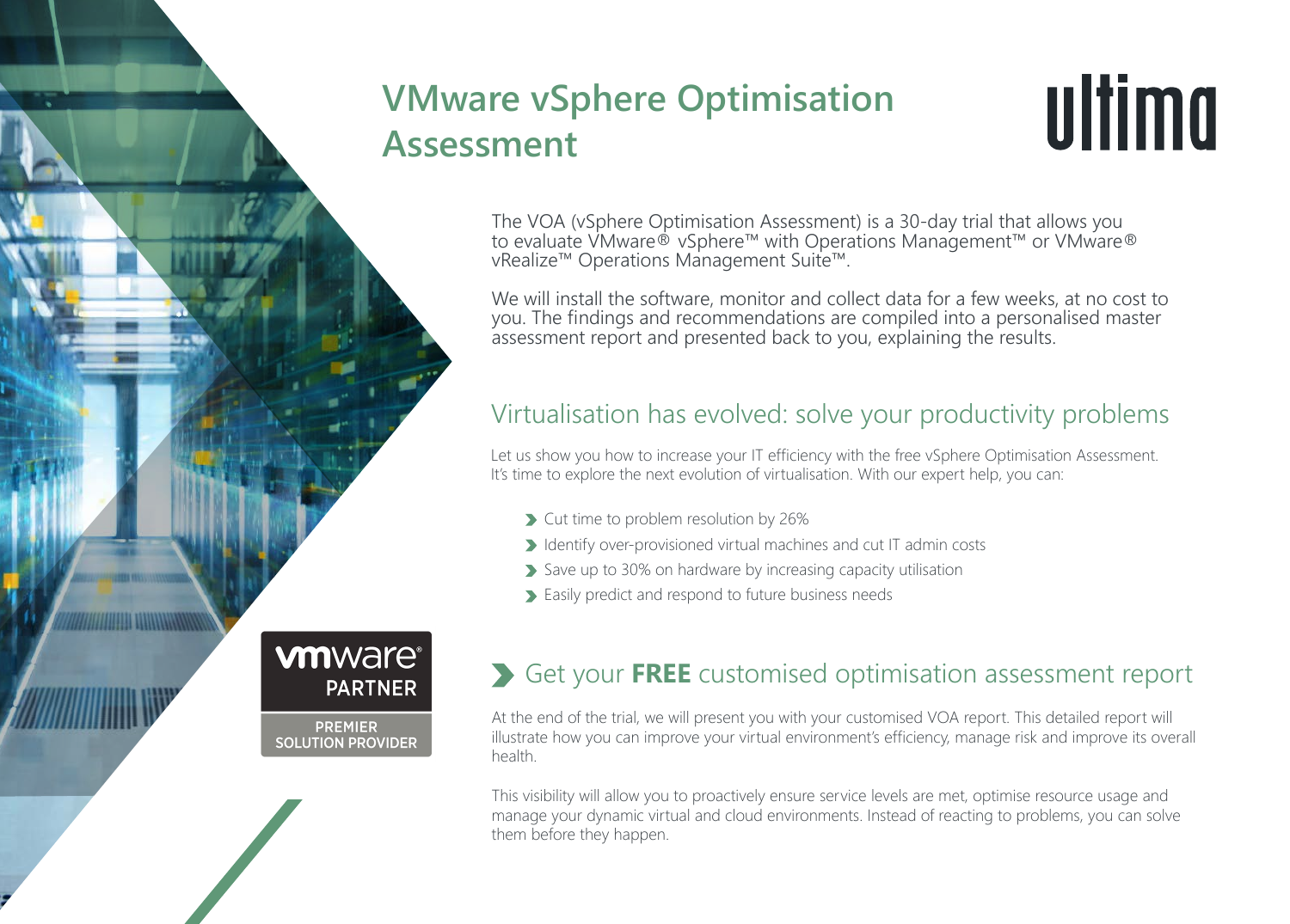## Why have operations management?

The challenge with any data centre is maintaining the resources in the most optimal configuration. With VMware vRealize Operations Manager the guesswork is replaced with calculated analytics, providing administrators complete insight into possible bottlenecks and oversized or undersized systems.

vRealize Operations Manager can then be integrated with:

- vCenter Configuration Manager to provide standards and compliance
- I IT Business Manager to provide cost metering and reporting services
- **>** vCloud Suite to provide service levels and automation
- vCenter Infrastructure Navigator to provide application dependency mapping and extended root cause analysis

## **Ultima Offer**

To enable the benefits of using vRealize Operations Manager, we will install and configure the evaluation appliance into your infrastructure.

LO 10 100 FC

 $110$ 

This process will provide you with the fully functional vRealize Operations Manager for a 30-day period, after that time we will return with a review of its analytics and provide recommendations. This is a 2-day engagement (installation and analysis), after which you can choose to keep the appliance by simply purchasing a license.

Additionally, you can opt for a full vSphere health check and vSphere optimisation assessment. This will allow health statistics to combine with deep performance information to offer both best practice configuration and optimisation of your vSphere environment.